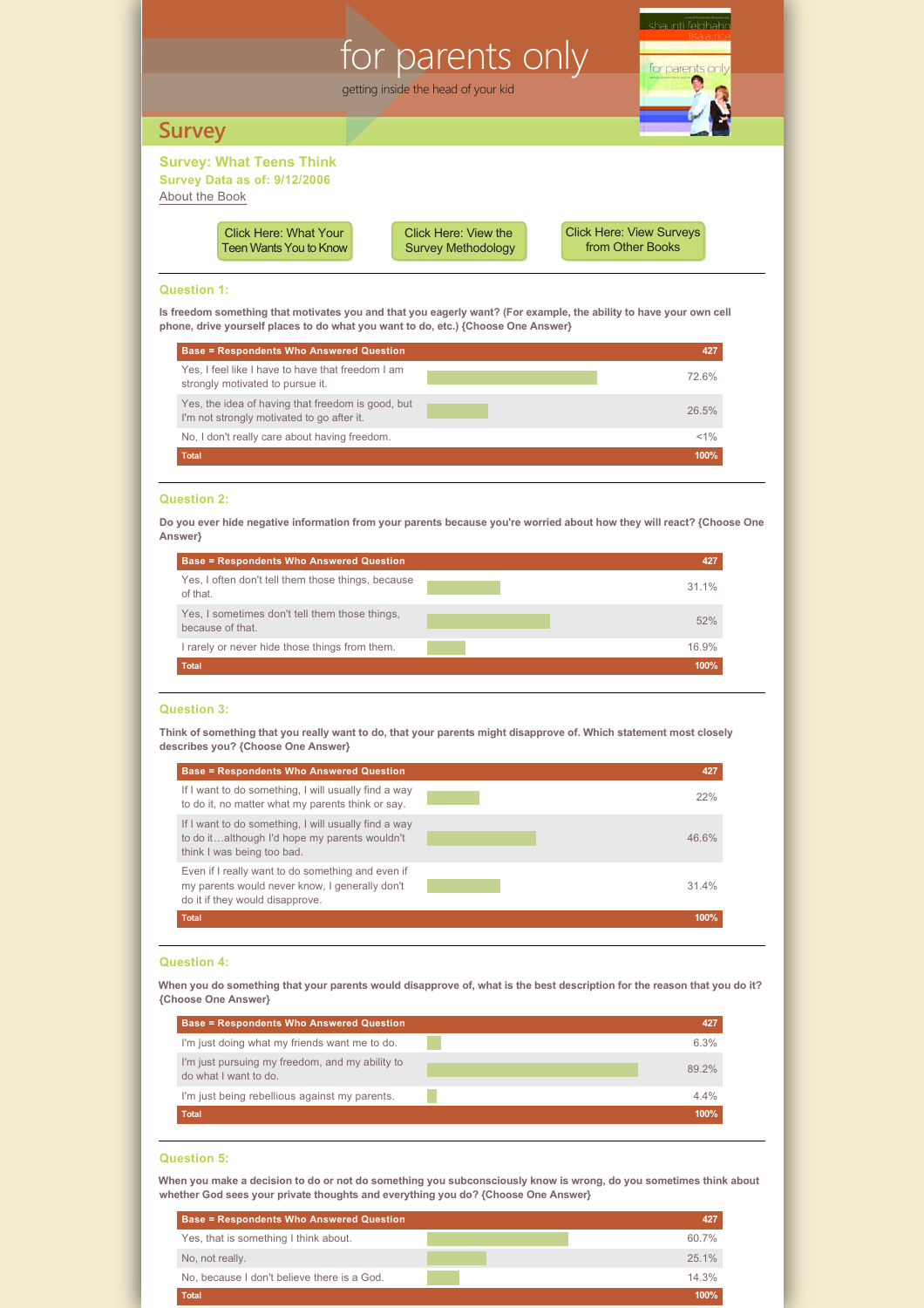### **Question 6:**

**When you make a decision to do or not do something you feel is wrong, which thought most impacts the choice you make? {Choose One Answer}**

| <b>Base = Respondents Who Answered Question</b>                                                                                                                                      | 259  |
|--------------------------------------------------------------------------------------------------------------------------------------------------------------------------------------|------|
| On a day-to-day basis, the thought that my<br>parents would be disappointed in me is a bigger<br>influence than whether God would be<br>disappointed in me.                          | 324% |
| On a day-to-day basis, the thought that God sees<br>everything I do and would be disappointed in me<br>is a bigger influence than whether my parents<br>would be disappointed in me. | 61%  |
| don't really think about whether either my<br>parents or God would be disappointed in me.                                                                                            | 6.6% |
| <b>Total</b>                                                                                                                                                                         | 100% |

### **Question 7:**

**Which of the following best describes how you feel? {Choose One Answer}**

| <b>Base = Respondents Who Answered Question</b>                                                                                                   |          |
|---------------------------------------------------------------------------------------------------------------------------------------------------|----------|
| Even if I love my parents, I want to have my own<br>life, tastes, values and goals and sometimes<br>these opinions will be different from theirs. | $93.2\%$ |
| I am content with adopting the life, tastes, values<br>and goals of my parents.                                                                   | 6.8%     |
| <b>Total</b>                                                                                                                                      | 100%     |

# **Question 8:**

Although you want to find your own identity as a person and may be questioning your parent's values, would you be secretly glad if your family had positive, strongly-expressed beliefs and values that you could return to if you wished? **{Choose One Answer}**

| <b>Base = Respondents Who Answered Question</b>                                                                                                      | 398   |
|------------------------------------------------------------------------------------------------------------------------------------------------------|-------|
| Yes, I would be glad to know that my parents had<br>strongly-held beliefs running in the background,<br>even if I may not agree with them right now. | 80.9% |
| No, I don't care at all whether those values are<br>there in the background.                                                                         | 19 1% |
| <b>Total</b>                                                                                                                                         | 100%  |

#### **Question 9:**

**Imagine that you and your parents are having a conflict over something. You are angry or hurt that they just don't understand you. When you next talk face-to-face with your parents, which statement from them would most make you feel better? {Choose One Answer}**

| <b>Base = Respondents Who Answered Question</b>                                                                                | 427   |
|--------------------------------------------------------------------------------------------------------------------------------|-------|
| "Yes, I do understand you. I love you, and<br>remember, I was a teenager once, too."                                           | 29.3% |
| "You're right, I don't fully understand you, but I<br>love you and value you, and want to understand<br>who you are becoming." | 70.7% |
| <b>Total</b>                                                                                                                   | 100%  |

# **Question 10:**

**If your parents won't let you do something and they point out that a friend's parents don't allow them to do it either, does that help you think that your parents are correct? {Choose One Answer}**



### **Question 11:**

**Suppose you could wave a magic wand and start over again with your parents, where neither they nor you had ever made mistakes with each other. How important is it to you to have the security of knowing your parents will always be there for you and that they at least make the effort to understand your world? {Choose One Answer}**

| <b>Base = Respondents Who Answered Question</b> |       |
|-------------------------------------------------|-------|
| Very important                                  | 64 4% |
| Somewhat important                              | 297%  |
| I wouldn't care one way or another              | 37%   |
| I don't want that security from my parents      | 21%   |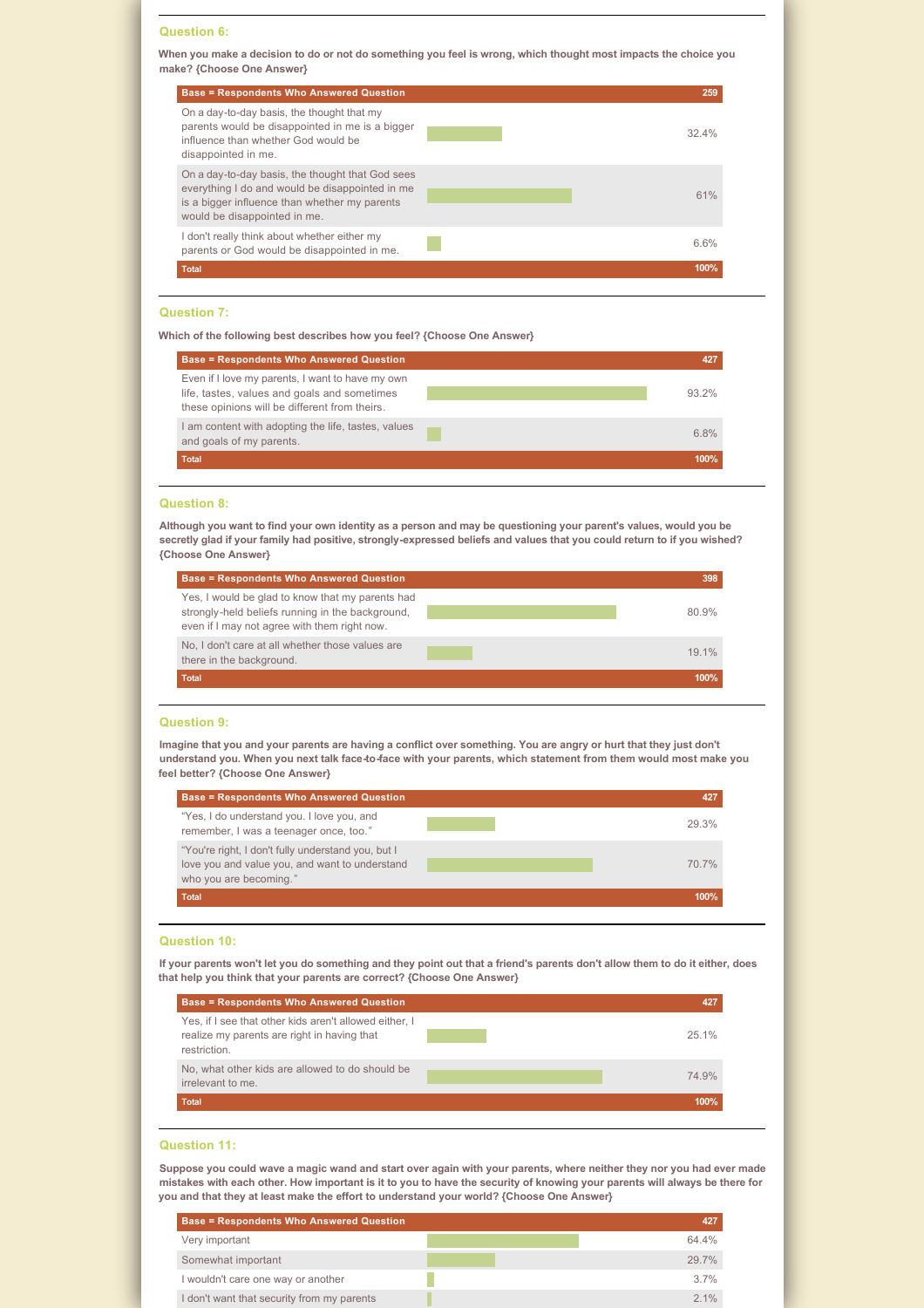**Total 100%**

#### **Question 12:**

**In your experience, when teenagers have made mistakes, how do they respond when they feel their parents judge them harshly or are not there for them when they most need them? {Choose One Answer}**



# **Question 13:**

**Imagine this scenario: Your parents don't allow you to go to a concert with kids they suspect drink a lot, and you are furious. But later you find that everyone was drinking and driving home drunk. If you had been there, you would have had to make an uncomfortable choice between seeming uncool by refusing to get in the car, or driving with a drunk driver. Looking back, are you glad your parents made you stay home? {Choose One Answer}**

| <b>Base = Respondents Who Answered Question</b>                                                                         | 427   |
|-------------------------------------------------------------------------------------------------------------------------|-------|
| Yes, Though I may not admit it, I'm glad to have<br>been spared that dilemma, which my parents<br>may have anticipated. | 73.1% |
| No, I should have been able to make my own<br>choice, and I would have handled that dilemma<br>fine.                    | 26.9% |
| <b>Total</b>                                                                                                            | 100%  |

#### **Question 14:**

**Most teenagers say that they want to grow up to be a good person. If you had to choose between two ways that your parents could relate to you, which one would you choose to help you become the good person you want to be? {Choose One Answer}**



#### **Question 15:**

**Imagine that you're having a problem with an unfair teacher. If you tell your parents about it, which would be the best way for them to handle it? {Choose One Answer}**



#### **Question 16:**

**Many teenagers complain that their parents don't really listen to them when something goes wrong. Suppose you have a teacher this year who you feel is being mean and unfair to you, and even embarrasses you in front of the class. After one particularly bad incident, you and your parents talk about it. Which statement from them would make you feel like they are really listening to you? {Choose One Answer}**

| <b>Base = Respondents Who Answered Question</b>                                                                                                | 427   |
|------------------------------------------------------------------------------------------------------------------------------------------------|-------|
| "That must have been so embarrassing. I'm so<br>sorry that happened. Do you feel like your<br>teacher is singling you out and picking on you?" | 68.1% |
| "That's too bad. I'm going to call your teacher<br>right now."                                                                                 | 31.9% |
| <b>Total</b>                                                                                                                                   | 100%  |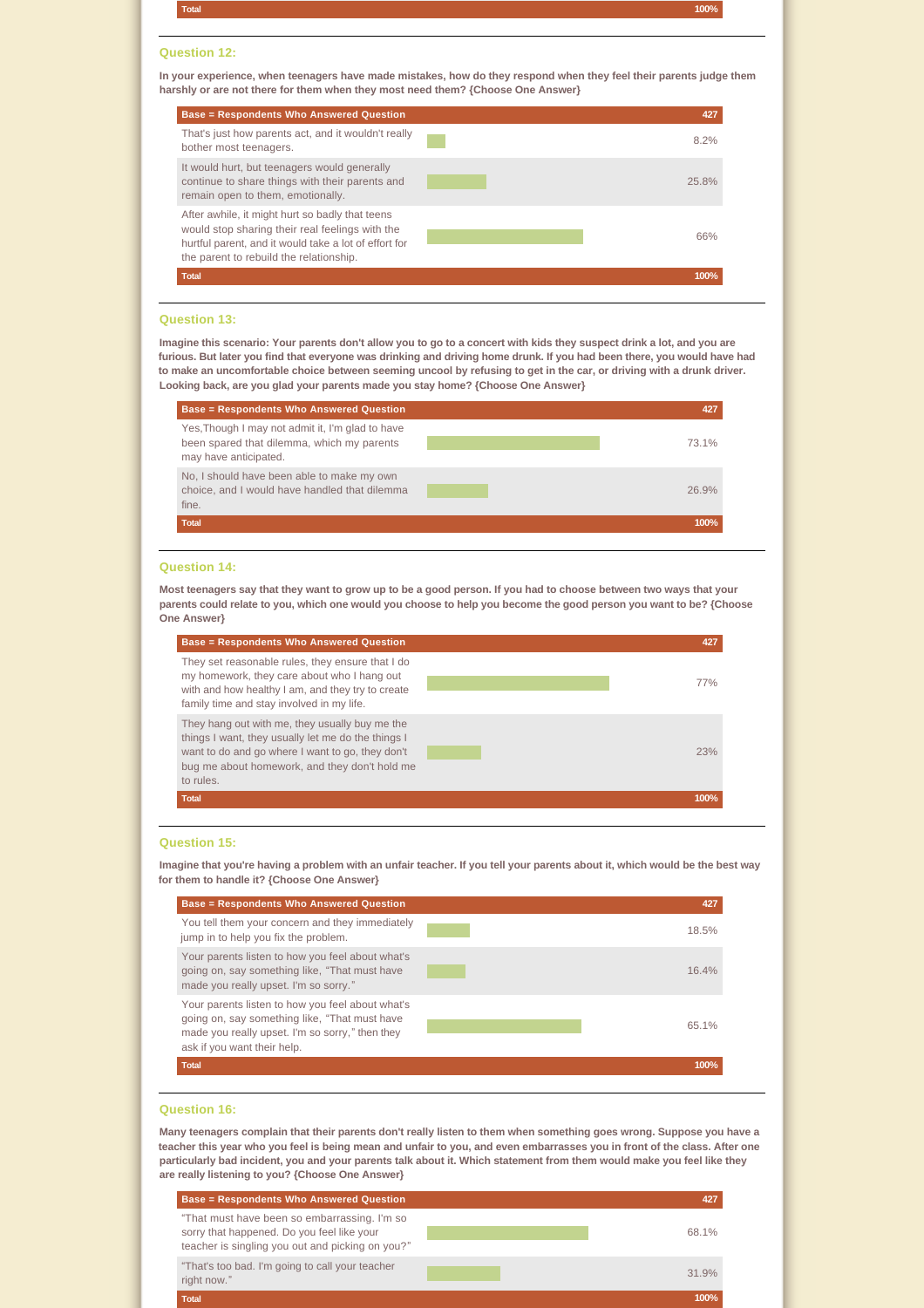#### **Question 17:**

**Many teenagers mention that their parents sometimes "freak out" about things. Can "freaking out" include not just negative emotions but also positive ones? For example, if a parent excitedly said, "Oh, I'm so excited about that boy/girl you like!" Could that also be considered freaking out? {Choose One Answer}**

| <b>Base = Respondents Who Answered Question</b>                                     | 427   |
|-------------------------------------------------------------------------------------|-------|
| Yes, if a parent gets excited or hyper, I might<br>think that that is freaking out. | 55.5% |
| No, I think "freaking out" only means negative<br>emotions.                         | 44.5% |
| <b>Total</b>                                                                        | 100%  |

# **Question 18:**

**Many teens say there are certain things that they might want to share with their parents, but don't because they don't want them to freak out. Which of the following sentences best describes you? {Choose One Answer}**

| <b>Base = Respondents Who Answered Question</b>                                                     | 427   |
|-----------------------------------------------------------------------------------------------------|-------|
| If I knew my parents wouldn't freak out, I would<br>really like to share certain things with them.  | 74.5% |
| Even if I knew my parents wouldn't freak out, I still<br>wouldn't want to share anything with them. | 25.5% |
| <b>Total</b>                                                                                        | 100%  |

# **Question 19:**

**Imagine you have done something wrong, you and your parents have discussed it, and now they are going to discipline you. Which approach would you most want? {Choose One Answer}**

| <b>Base = Respondents Who Answered Question</b>                                                                                                       | 427   |
|-------------------------------------------------------------------------------------------------------------------------------------------------------|-------|
| Your parents have a talk with you, explaining all<br>the reasons why what you did was wrong and all<br>the reasons why you should behave differently. | 50.8% |
| Your parents briefly remind you what the rule<br>was, that you broke it, and what the<br>consequences are.                                            | 49 2% |
| <b>Total</b>                                                                                                                                          | 100%  |

# **Question 20:**

**If you had to make a choice to feel only one of these sets of feelings, which is more important to you? {Choose One Answer}**

| <b>Base = Respondents Who Answered Question</b>                                      | 427   |
|--------------------------------------------------------------------------------------|-------|
| I'd rather feel that people believe in me, trust me,<br>and respect me for who I am. | 67.4% |
| I'd rather feel that people fully know me, accept<br>me, and like me for who I am.   | 326%  |
| <b>Total</b>                                                                         | 100%  |

# **Question 21:**

**(Answered by boys only) If something happens to make you feel powerless and disrespected, how are you likely to react? {Choose All Correct Answers}**

| <b>Base = Respondents Who Answered Question</b>                              | 209    |
|------------------------------------------------------------------------------|--------|
| I would be angry                                                             | 67%    |
| I would blow up                                                              | 16.3%  |
| I would get quiet and think it over                                          | 51.2%  |
| I would be sullen and grumpy                                                 | 34%    |
| I'd stuff it and probably blow up later                                      | 30.1%  |
| I'd cry                                                                      | 12%    |
| I would pour out all my feelings to a friend                                 | 17.7%  |
| I would compensate by trying to be powerful and<br>respected in another area | 21.1%  |
| <b>Total</b>                                                                 | 249.3% |

# **Question 22:**

**(Answered by girls only) When you're mouthing off to your parents, what feelings are most likely going on inside you? {Choose All Correct Answers}**

| <b>Base = Respondents Who Answered Question</b>   | 218      |
|---------------------------------------------------|----------|
| despise my parents                                | $42.2\%$ |
| I know everything and they know nothing           | 19.3%    |
| I'm just not feeling great about myself right now | 48.2%    |
| I'm feeling fearful, anxious or defensive         | 50%      |
| I'm feeling misunderstood                         | 84 4%    |